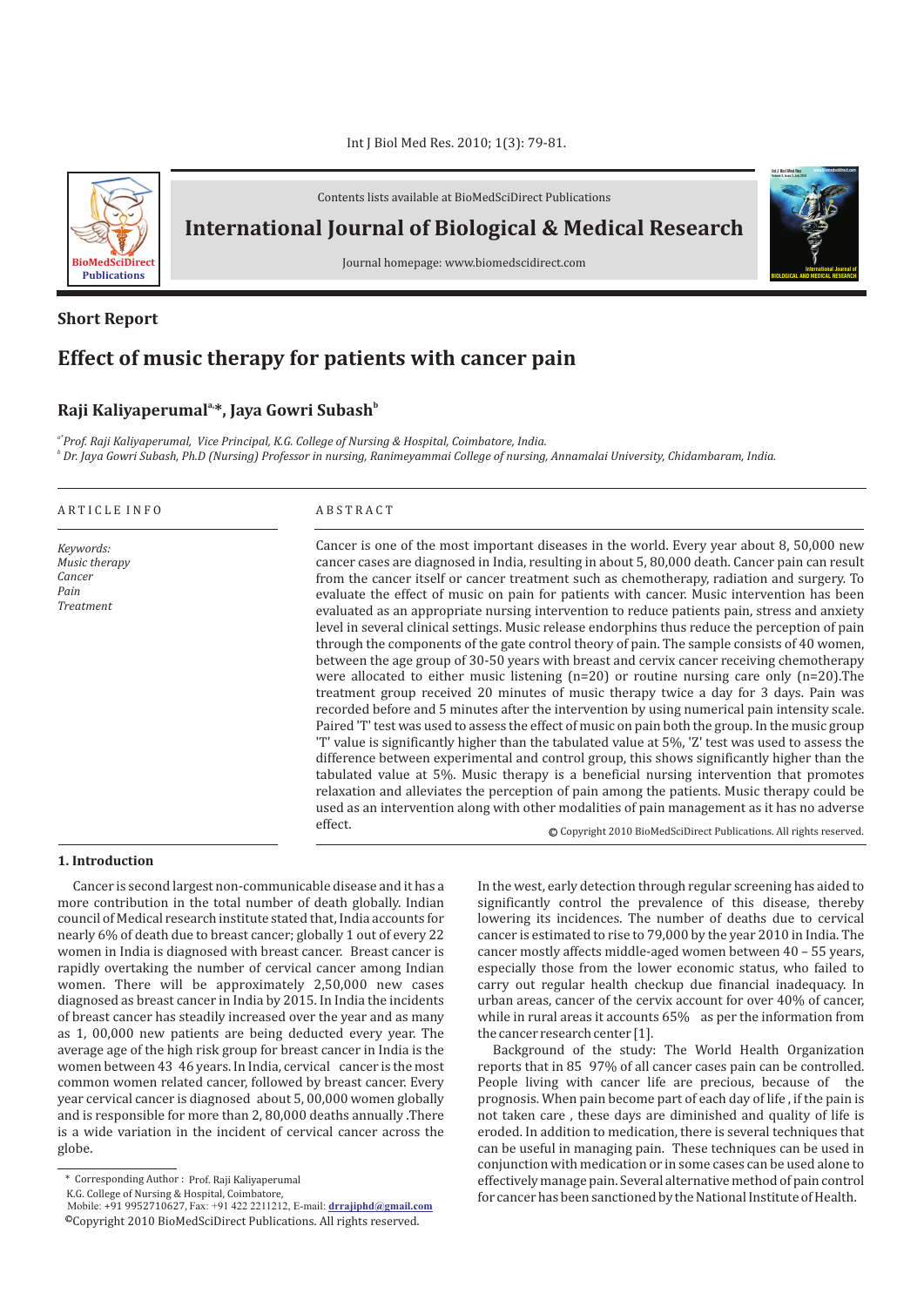These include Cognitive technique such as distraction, visualization, relaxation and biofeedback. Music has been used in medicine for thousands of years. Ancient Greek philosopher believed that music could heal both the body and mind. Some people believe music therapy may be beneficial addition to the health care of children with cancer by promoting social interaction and co-operation. Music therapy works in chronic pain management by providing sensory stimulation that evoke a response in the patient. There are several theories about how music therapy positively affect perceived pain (1) music serve as a distracter  $(2)$  music may give the patient a sense of control  $(3)$ music caused the body to release endorphine to counteract pain (4) slow music relaxes a person by slowing their breathing and heart beat. Distracting can be effective in moderating pain primarily through the cognitive component of the gate control theory of pain. Attending to pleasant stimuli occupies the capacity of the information processing system, disabling the individual from fully attending to the pain-causing stimulus  $[1]$ . Music therapy can help to reduce pain and relieve chemotherapy induced nausea and vomiting [2]. Research has found that music used as a clinical intervention can help patient by reducing the amount of pain they perceive, by promoting relaxation, rhythmic breathing, alleviating anxiety & stress, giving their mood a positive boost [3].

#### **2. Materials and Methods**

A quasi-experimental design was used to explore the effect of music therapy on pain in the GKNM hospital; Coimbatore. The study purpose was discussed with the consultant of the sample and the ethical committee of the hospital. The committee given acceptance to conduct such a study in the cancer unit. The study purpose was explained to the sample the confidentiality of the sample was assured and consent was obtained from the sample to conduct study. Number of patient consulting per month average about 200 with breast and cervical cancer, it is considered as population, from the population 40% sample taken for the study. Based on inclusion criteria the samples were selected for the study. Inclusion criteria such as who receiving chemotherapy for the first time, interested in listening music, who stay in the hospital for three days. Convenient sampling technique was adopted for this study. The sample consists of 40 women between the age group of 30-50 years with breast and cervix cancer receiving chemotherapy at first time were allocated to either music listening (n=20) or routine nursing care only (n=20). The basic demographic data such as age, marital status, education, source of health information, stage of illness, psychological support, site of cancer and number of children were collected by interview schedule and health record. The treatment group received 20 minutes of music therapy (classical music) twice a day at the time of 7am and 7pm for three days in the conducive environment through headphone. Pain was recorded before and 5 minutes after intervention by using numerical pain intensity scale in the experimental group, the same schedule followed in the control group with routine care.

### 2.1. Statistical analysis

All data were computed as Mean, SD and frequency distribution The statically significance were analyzed by paired "t" test, p value @ 5% significant.

## **3. Results and Discussion**

Table 1 shows distribution of demographic variables of cancer patients. Regarding the age of the samples, 12 (60%) in the experimental group, 12 (60%) in the control group belong to the age group of 30-40 years and 8 (40%) in the experimental group, 8

(40%) in the control group belong to 41-50 years. Regarding the marital status 16(80%)in the experimental group and 15(60%) in the control group were married, rest of the sample were fall in the categories of unmarried and widow. Regarding education status in the experimental group 8 (40%) falls in the category of primary education and in the control group 11(55%) falls in the category of illiterate. Majority of the sample from experimental and control group received information from health care professionals. Majority of the sample from experimental and control group 10 (50%) falls in the category of stage III and rest in stage I & II. Bothexperimental and control group 16(80%) got psychological support from family members. Regarding site of cancer , breast and cervical cancer sample 10(50%) were equally participated in the study. Regarding number of children in the experimental group 15(70%) were having one child and in the control group 16(80%) were having one child.

| Table 1. Distribution of demographic data of cancer patients |  |  |
|--------------------------------------------------------------|--|--|
|--------------------------------------------------------------|--|--|

| <b>Demographic Variables</b>                         | Group               |               |                      |               |  |
|------------------------------------------------------|---------------------|---------------|----------------------|---------------|--|
|                                                      | <b>EXPERIMENTAL</b> |               | <b>CONTROL</b>       |               |  |
|                                                      | No                  | $\frac{0}{0}$ | No                   | $\frac{0}{0}$ |  |
| Age in years:                                        |                     |               |                      |               |  |
| a). $30 - 40$                                        | 12                  | 60            | 12                   | 60            |  |
| $b)$ . 41-50                                         | 8                   | 40            | 8                    | 40            |  |
| <b>Marital status:</b>                               |                     |               |                      |               |  |
| a). Married                                          | 16                  | 80            | 15                   | 60            |  |
| b). Unmarried                                        | $\overline{c}$      | 10            | 3                    | 30            |  |
| c). Wido                                             | $\overline{c}$      | 10            | $\overline{c}$       | 10            |  |
| <b>Education:</b>                                    |                     |               |                      |               |  |
| a). Illiterate                                       | 6                   | 30            | 11                   | 55            |  |
| b). Primary                                          | 8                   | 40            | $\overline{4}$       | 20            |  |
| C. Secondary<br><b>Source of Health Information:</b> | 6                   | 30            | 5                    | 25            |  |
| a). Family member                                    | 5                   | 25            | $\overline{4}$       | 20            |  |
|                                                      |                     |               |                      |               |  |
| b). Neighbors                                        | 5                   | 25            | 7                    | 35            |  |
| c). Health professional                              | 10                  | 50            | 9                    | 45            |  |
| <b>Stage of illness:</b>                             |                     |               |                      |               |  |
| a). Stage II                                         | 8                   | 40            | 8                    | 40            |  |
| b). Stage III                                        | 10                  | 50            | 10                   | 50            |  |
| c). Stage IV                                         | $\overline{c}$      | 50            | $\overline{c}$       | 10            |  |
| <b>Psychological Support:</b>                        | 16                  |               |                      | 80            |  |
| a). Family<br>b). Relative                           |                     | 80<br>10      | 16<br>$\overline{c}$ | 10            |  |
|                                                      | $\overline{c}$      |               |                      |               |  |
| C). Friends                                          | $\overline{c}$      | 10            | $\overline{2}$       | 10            |  |
| Site of cancer:                                      |                     |               |                      |               |  |
| a). Breast                                           | 10                  | 50            | 10                   | 50            |  |
| b). Cervix                                           | 10                  | 50            | 10                   | 50            |  |
| Number of children:                                  |                     |               |                      |               |  |
| a). One                                              | 1.5                 | 70            | 16                   | 80            |  |
| b). Two                                              | 3                   | 20            | 20                   | 10            |  |
| c). More than two                                    | $\overline{c}$      | 10            | $\overline{c}$       | 10            |  |

Table 2. shows that calculated value of 't' is greater than table value at 1.96 level of significance. There is a significant difference between the experimental and control group in day 1, day 2 and day 3.This shows that music therapy is effective in reducing pain

Table 2. Comparison of post test pain score in experimental and control group

|                  | Number of days Experimental Group |      | <b>Control Group</b> |      | Calculated<br>Value of"t" |
|------------------|-----------------------------------|------|----------------------|------|---------------------------|
|                  | Mean                              | S.D  | Mean                 | S.D  |                           |
| DAY <sub>1</sub> | 4.55                              | 1.08 | 6.25                 | 0.59 | 8.71                      |
| DAY 2            | 4.20                              | 0.99 | 5.90                 | 0.78 | 8.73                      |
| DAY 3            | 4.05                              | 1.36 | 5.50                 | 0.72 | 5.97                      |